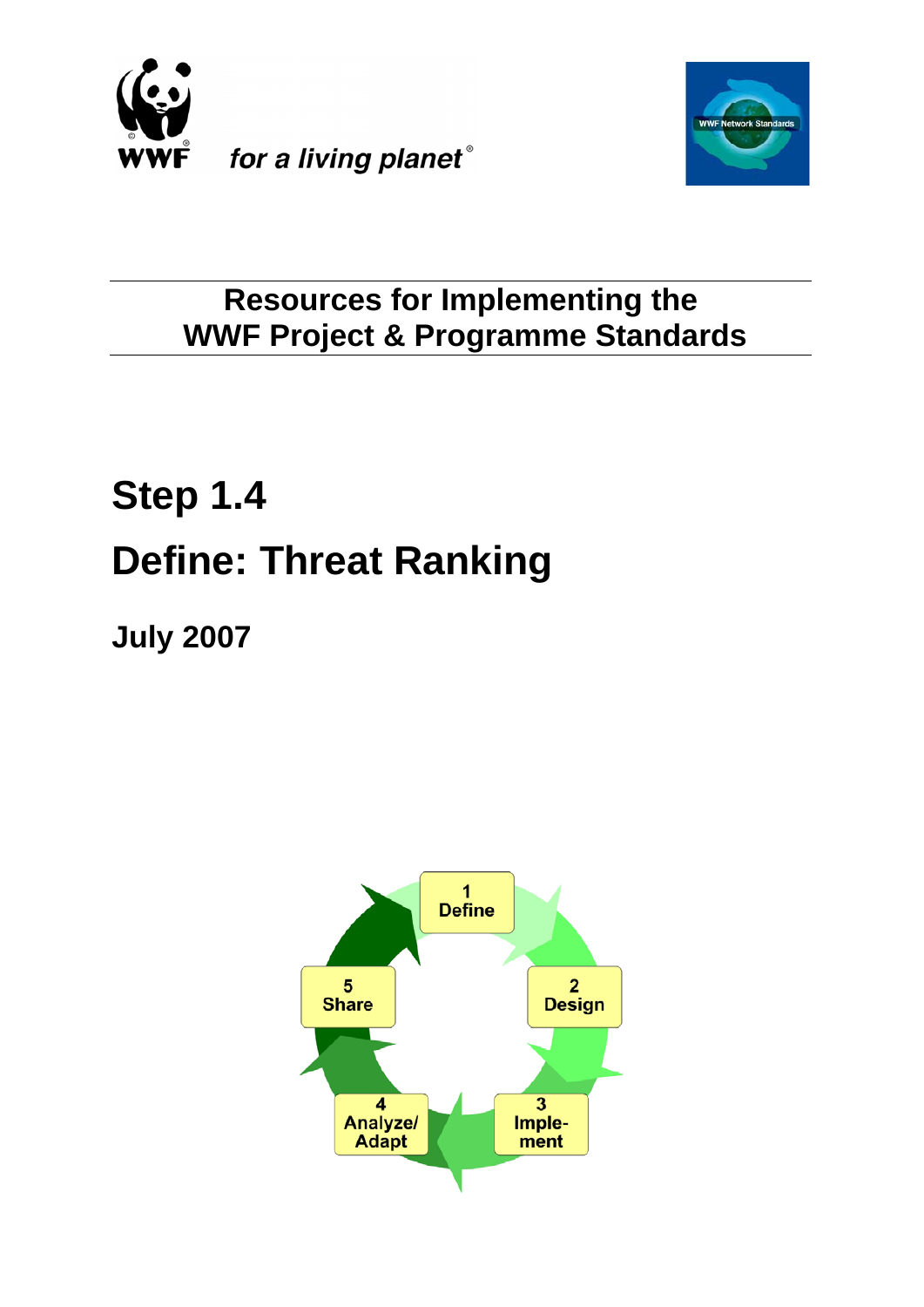



# **Step 1.4 Threat Ranking**

### **Contents**

 $\overline{\phantom{a}}$ 

This document is intended as a guidance resource to support the implementation of the *WWF Standards of Conservation Project and Programme Management.* Although each step in these *Standards* must be completed, the level of detail depends on the circumstances of individual projects and programmes. Accordingly, each team will have to decide whether and to what level of detail they want to apply the guidance in this document.

This document may change over time; the most recent version can be accessed at: <https://intranet.panda.org/documents/folder.cfm?uFolderID=60977>.

**Written by:** Foundations of Success and John Morrison, WWF-US

Please address any comments to Sheila O'Connor [\(soconnor@wwfint.org](mailto:soconnor@wwfint.org)).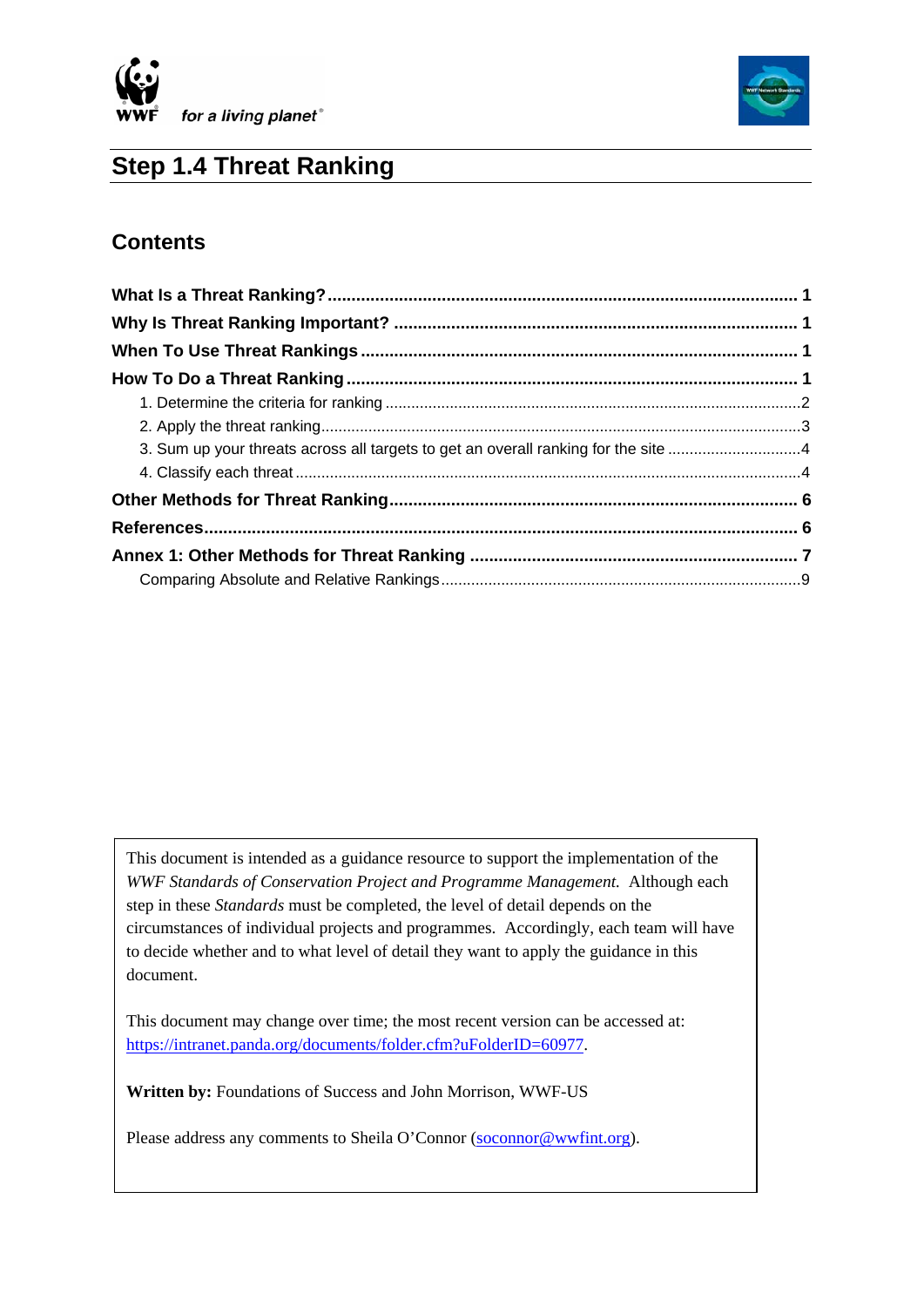# **Define: Threat Ranking**

# <span id="page-2-0"></span>**What Is a Threat Ranking?**

Threat ranking is a method for explicitly considering the degree to which each direct threat affects the biodiversity targets at your site. It involves identifying and defining a set of criteria and then applying those criteria systematically to the direct threats to a project area so that conservation actions can be directed where they are most needed.

# **Why Is Threat Ranking Important?**

Conservation must take place in the face of a wide variety of threats. A common challenge for conservation practitioners is determining which of these threats they should address. Often, decisions are made applying an implicit set of criteria to evaluate threats and the overall situation at your site. The danger with this approach is that different people might use different criteria or apply them differently. Moreover, there is also a tendency to address threats for which strategies and expertise already exist, rather than addressing those that are posing the greatest threat to the biodiversity at a site. In real-world situations, where resources are limited, threat rankings provide a systematic process that helps teams focus their actions and address the most important threats at their site.

# **When To Use Threat Rankings**

As outlined in the *WWF Standards of Project and Programme Management*, every biodiversity conservation project should rank their direct threats during Step 1.4 of the initial planning work for their project. Threat ranking will help teams to prioritize action when they are dealing with more than one threat in a conservation area or region.

Although you will go through the threat ranking process in Step 1.4, you will use your results in Step 2.1 (Action Plan), when you identify and select strategies. By narrowing down the threats on which you will focus, you will have a clearer idea of what factors in your conceptual model you should be trying to influence in order to reduce the impacts of those direct threats. This, in turn, will help you narrow down and select your strategies.

# **How To Do a Threat Ranking**

To do a threat ranking, it is important to be clear about what the main threats at your project site are and what biodiversity targets they are affecting. If you developed a conceptual model as part of your situation analysis (Step 1.4), you will have already done this. Often, teams will first develop their conceptual model and then rank all direct threats in their model. Sometimes – especially in cases where the site is very complex and the team has identified several direct threats – it may be useful to first rank your threats and then complete your conceptual model for the medium- and high-ranked threats.

In a threat ranking, a project team will evaluate each direct threat and the impact it is having on the biodiversity target(s) it is affecting. This can be done absolutely or relatively. In absolute rankings, teams consider a criterion (e.g., scope) and a scale (e.g., 1 to 4) and then evaluate threats by criterion, assigning a number within that scale. For relative rankings, teams consider all threats and rank them relative to one another. So, if there are 7 threats, the highest ranked threat in any criterion would get a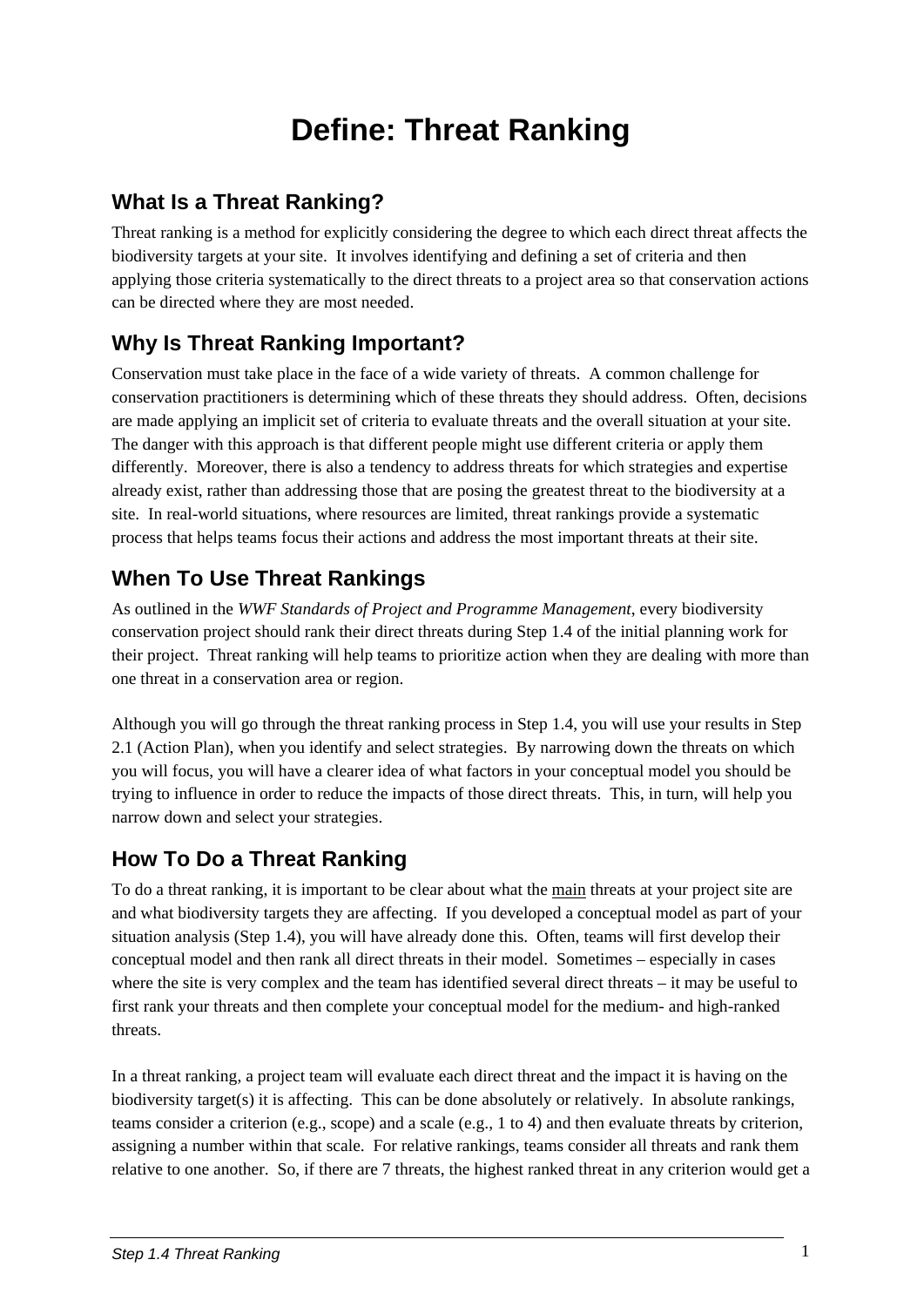<span id="page-3-0"></span>7, and the lowest ranked threat would get a 1. Annex 1 provides a more detailed explanation of relative rankings.

The methodology presented here involves doing an absolute ranking of threats target-by-target and then rolling up the rankings to determine each threat's overall effect on the site. Thus, for each target, you will need to look at all the threats that affect it and rank the degree to which each threat affects it.

In some cases, you may find yourself evaluating both actual and potential threats. In the case of potential threats, it is best to only include them in your ranking if they are threats that are realistic and likely to occur within a reasonable time period (10 years, for example). So, you might include a road that a local logging company is negotiating with the government as a real potential threat, but you would not include an invasion of your site by Martians as a potential threat.

We suggest you use the Conservation Measures Partnership's Miradi software to do your threat ranking (see Box 1). This software uses an algorithm that takes into account a threat's ranking by target as well as across targets to come up with an overall ranking for your site.

#### **1. Determine the criteria for ranking**

**Box 1. Miradi Adaptive Management Software**  Miradi, which means "project" in the Sub-Saharan African language of Swahili, is a software program under development that will help conservation project teams implement an adaptive management process such as that supported by the *WWF Standards*. Based on the Conservation Measures Partnership's *[Open Standards for](http://www.conservationmeasures.org/CMP/Library/CMP_Open_Standards_v1.0.pdf)  [the Practice of Conservation](http://www.conservationmeasures.org/CMP/Library/CMP_Open_Standards_v1.0.pdf)*, Miradi guides conservation practitioners through a series of step-by-step interview wizards. As practitioners go through these steps, Miradi helps them to define their project scope, and design conceptual models and spatial maps of their project site. The software also helps teams to prioritize threats, develop objectives and actions, and select monitoring indicators to assess the effectiveness of their strategies. Miradi is being developed by the [Conservation Measures Partnership](http://www.conservationmeasures.org/CMP/) (CMP), a consortium of leading nature conservation organizations, and Benetech, a nonprofit technology development organization.

Miradi is available in a beta version for testing at [www.Miradi.org.](http://www.miradi.org/)

The first step is to determine the criteria against which you will rank the threats at your site. As a starting point, we recommend that project teams consider the criteria of scope, severity, and irreversibility (Box 2). **Scope** refers to the proportion of the target (area for ecosystems, population for species) that is likely to be affected within 10 years under current circumstances. **Severity** attempts to categorize the level of damage to the biodiversity target expected within that particular scope and in the specified time frame. **Irreversibility** is the degree to which the effects of a given threat can be undone and the targets affected by the threat restored, if the threat is stopped.

Your team may determine other criteria are important, but we suggest limiting the total number of criteria to 4 or fewer. More criteria rarely affect the outcome of the threat ranking and often make this step more complex than it needs to be.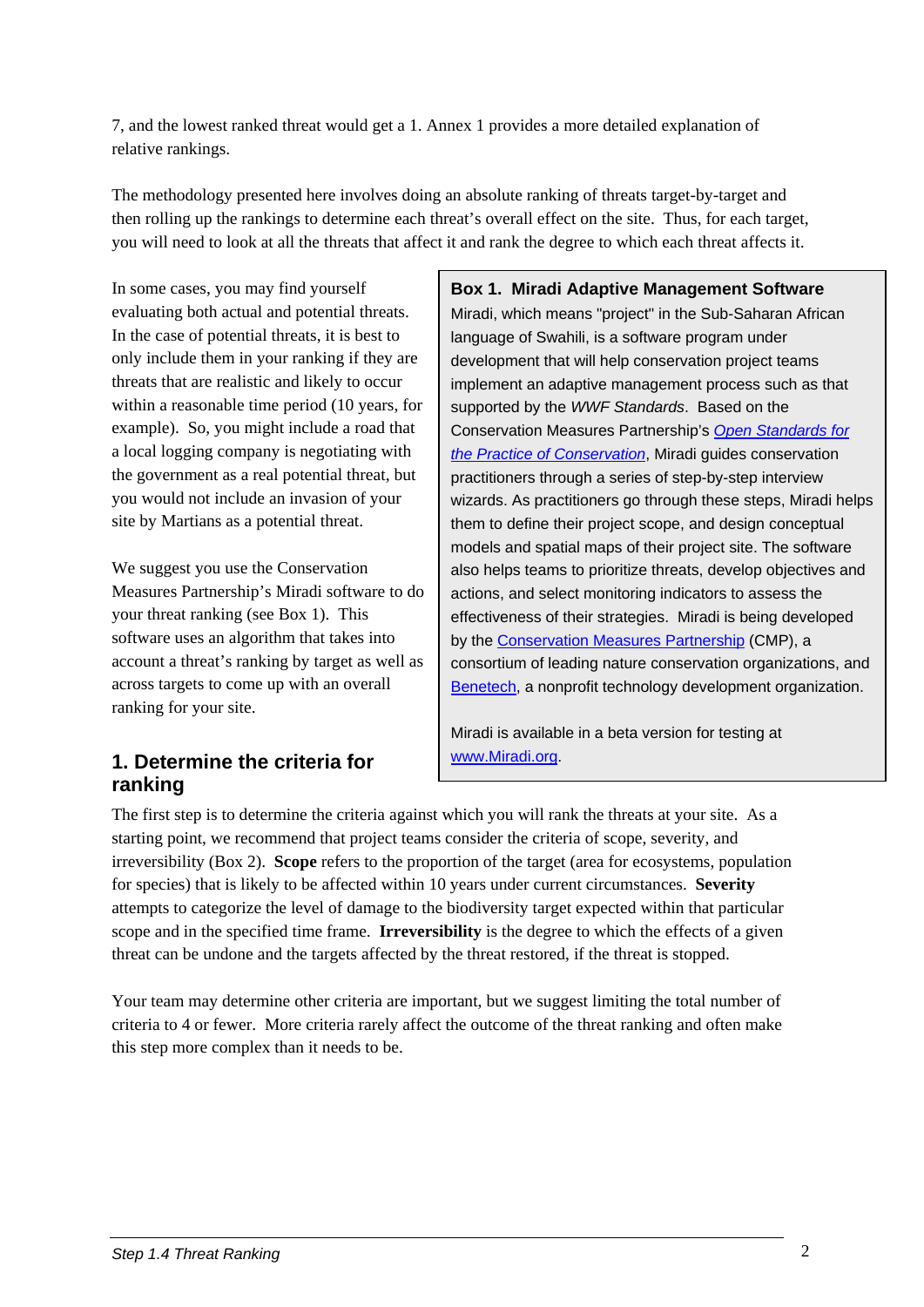#### <span id="page-4-0"></span>**Box 2. Criteria for Threat Ranking Using the Absolute System**

**Scope** – The proportion of the target that can reasonably be expected to be affected by the threat within ten years, given the continuation of current circumstances and trends. For ecosystems and ecological communities, measured as the proportion of the target's occurrence. For species, measured as the proportion of the target's population.

- **4 = Very High:** The threat is likely to be pervasive in its scope, affecting the target across all or most (71-100%) of its occurrence/population.
- **3 = High:** The threat is likely to be widespread in its scope, affecting the target across much (31–70%) of its occurrence/population.
- **2 = Medium:** The threat is likely to be restricted in its scope, affecting the target across some (11–30%) of its occurrence/population.
- **1 = Low:** The threat is likely to be very narrow in its scope, affecting the target across a small proportion (1-10%) of its occurrence/population.

**Severity** – Within the scope, the level of damage to the target from the threat that can reasonably be expected given the continuation of current circumstances and trends. For ecosystems and ecological communities, typically measured as the degree of destruction or degradation of the target within the scope. For species, usually measured as the degree of reduction of the target population within the scope.

- **4 = Very High:** Within the scope, the threat is likely to destroy or eliminate the target, or reduce its population by 71-100% within ten years or three generations.
- **3 = High:** Within the scope, the threat is likely to seriously degrade/reduce the target or reduce its population by 31-70% within ten years or three generations.
- **2 = Medium:** Within the scope, the threat is likely to moderately degrade/reduce the target or reduce its population by 11-30% within ten years or three generations.
- **1 = Low:** Within the scope, the threat is likely to only slightly degrade/reduce the target or reduce its population by 1-10% within ten years or three generations.

**Irreversibility (Permanence)** – the degree to which the effects of a threat can be reversed and the target affected by the threat restored. It is assessed for the impact of the threat on the target, not the threat itself.

- **4 = Very High:** The effects of the threat cannot be reversed, it is very unlikely the target can be restored, and/or it would take more than 100 years to achieve this (e.g., wetlands converted to a shopping centre).
- **3 = High:** The effects of the threat can technically be reversed and the target restored, but it is not practically affordable and/or it would take 21–100 years to achieve this (e.g., wetland converted to agriculture).
- **2 = Medium**: The effects of the threat can be reversed and the target restored with a reasonable commitment of resources and/or within 6–20 years (e.g., ditching and draining of wetland)
- **1 = Low:** The effects of the threat are easily reversible and the target can be easily restored at a relatively low cost and/or within 0–5 years (e.g., off-road vehicles trespassing in wetland).

#### **2. Apply the threat ranking**

If you are unable to download Miradi, you can use the Excel spreadsheet that accompanies this guide. We suggest you limit the number of direct threats you rank to 10 or, preferably, fewer. More than 10 threats will make this process unnecessarily complex.

The steps for applying the threat ranking are:

a. **Develop a list of all direct threats** – On your worksheet, add main direct threats you have identified in your conceptual model.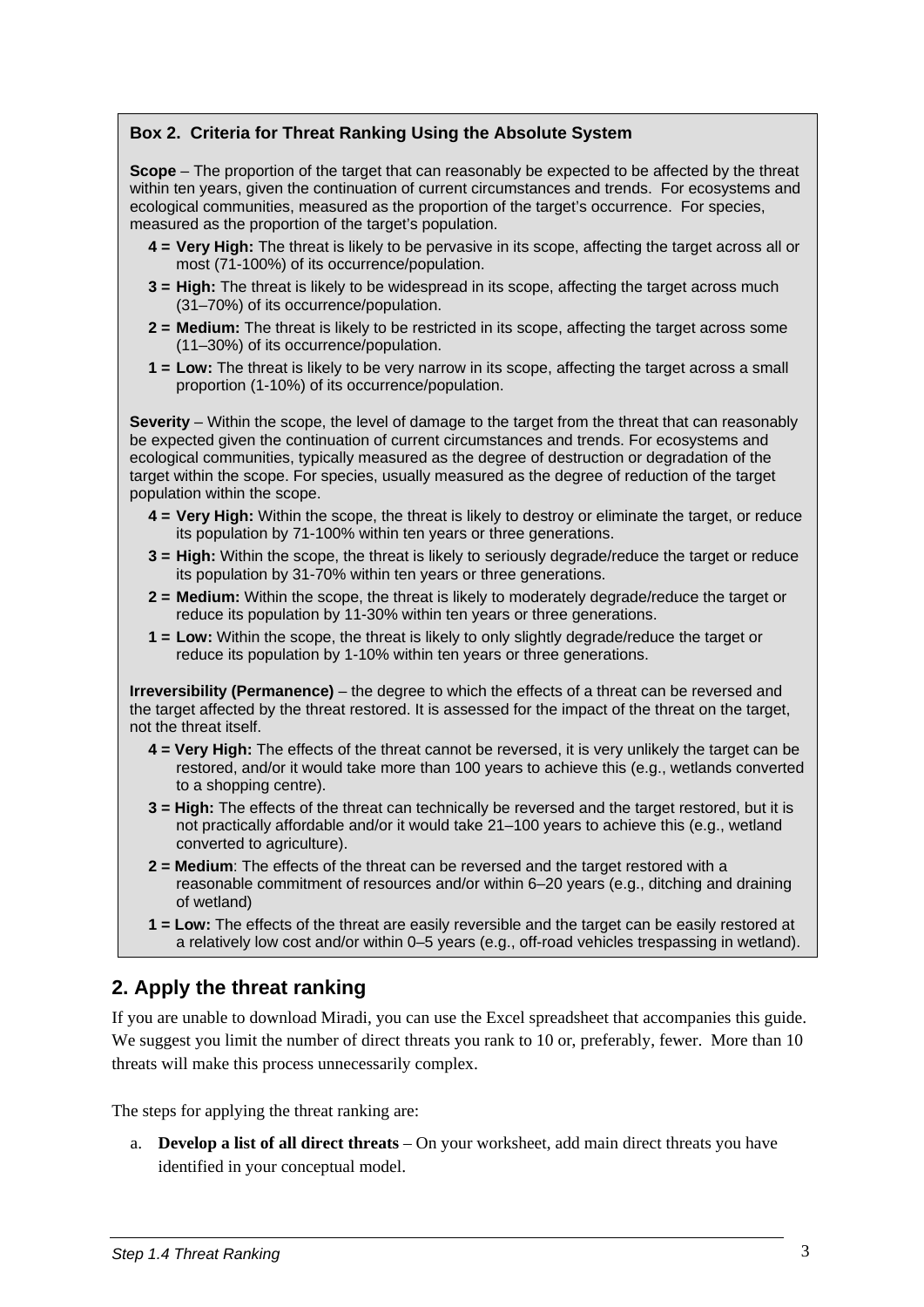- <span id="page-5-0"></span>b. **List your targets** – In the top row of your worksheet, enter all the biodiversity targets you are trying to conserve at your site.
- c. **Put a line through the boxes where there is not a relationship between the threat and the target** – If you use the Excel template rather than the Miradi software, make sure that for each target, you only rank the threats that your conceptual model shows directly affect your target. Putting a line through the boxes where there is not a relationship will help you remember not to rank threats that do not affect a target
- d. **Rank each threat for SCOPE, SEVERITY, and IRREVERSIBILITY (PERMANENCE)** – Using the definitions and 4 point scale defined in Box 2, discuss each threat target-by-target and criterion-by-criterion with your team and then assign and record a score in the appropriate box. Repeat this process until you have ranked all threats against all targets they affect.

**Add up the ranking scores for each threat by target** –Scope and severity taken together, give you a sense of the *magnitude* of the threat. As such, they are the most important criteria for rankings. For this reason, we recommend double-weighting them (or using Miradi or another algorithm that emphasizes scope and severity). The Excel template will weight them automatically. Those threats with the highest number would be considered the greatest threats to your target.

#### **3. Sum up your threats across all targets to get an overall ranking for the site**

To understand how great a threat your direct threat is to your overall site (not just a specific target), you need to consider its impact on all targets within your site. If you cannot use Miradi software, you can merely sum the totals for each threat by target to get a numeric value for the overall site. While not perfect, this method will allow you to compare the magnitude of the threats for the site in general. Those threats with the highest number would be considered the greatest threats to your site.

Generally, it is important to know how a threat is affecting your overall site and to focus on those threats causing the greatest impact to the sites. Nevertheless, you may decide to work on a threat that is a high or very high threat to a target but is only a medium or low threat to your overall site. This is fine, but you should be clear in justifying why you have made that decision. For example, perhaps not all targets are equal, and it is really important for social, political, or ecological reasons that you focus more energy on one particular target.

#### **4. Classify each threat**

Although it may be tempting to evaluate your threats on numbers alone, it is better to classify them into categories of very high, high, medium, and low. These categories are more appropriate, given the somewhat imprecise and subjective nature of the ranking process. For example, the difference between a threat with 12 points and one with 10 points is likely not significant, but the difference between one with 12 points and one with 5 is significant. You should use this classification for both the targets and the site overall.

Applying a threats ranking method helps you determine where to act – an often difficult decision when working in complex sites with multiple threats and multiple targets. In general, the threats ranked very high and high will be the ones to which you should direct your project strategies.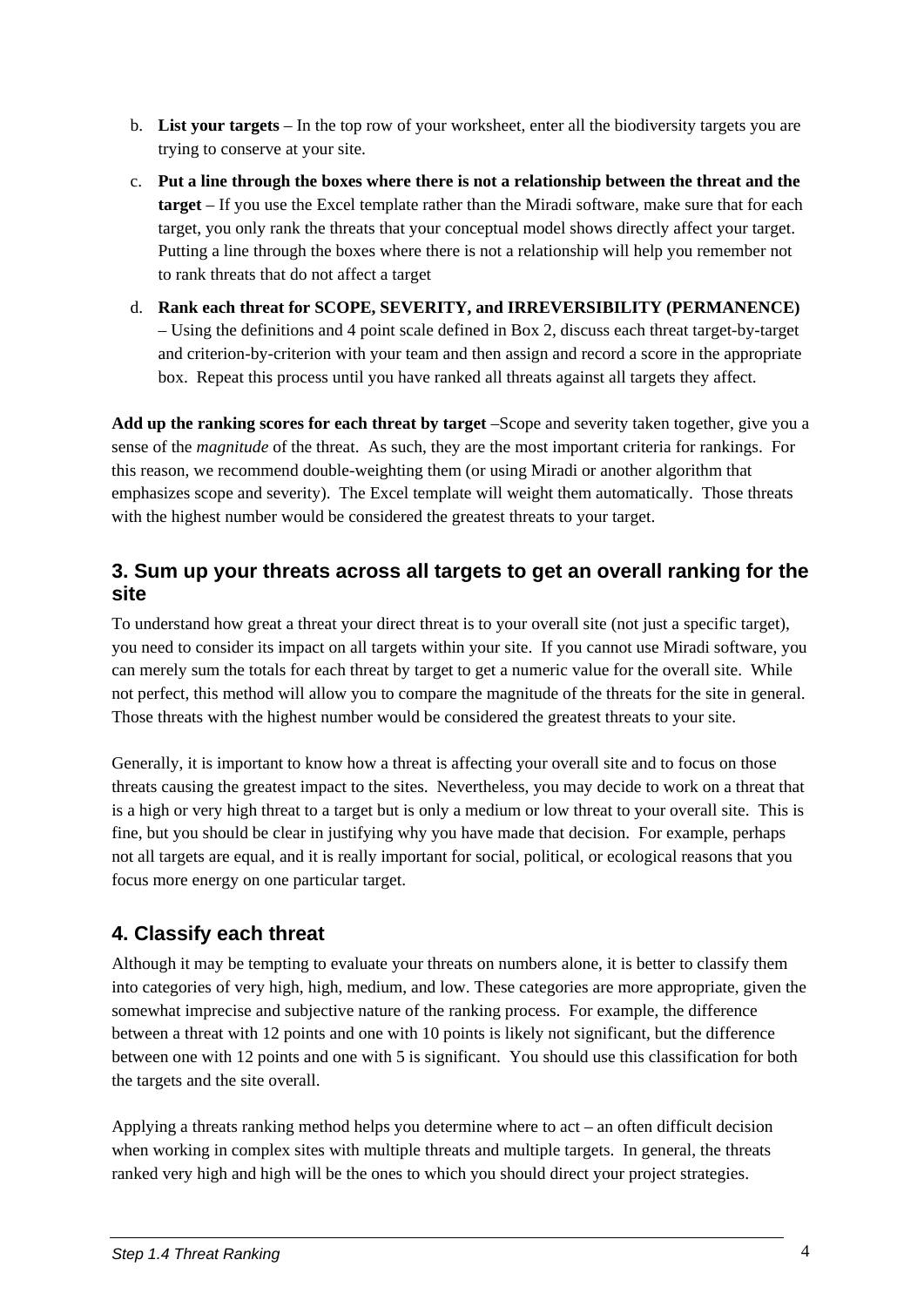#### **Figure 1. Example of an Absolute Threat Ranking by Target**

The following is an example of a threat ranking, using an absolute ranking method. This is based on a real-world ranking done by a WWF project team working in an island marine site. Three criteria (scope, severity, and irreversibility) are used to evaluate seven direct threats across three targets. Each threat is rated using the criteria and a 4 point scale.

|                                                             | <b>TARGET: Sharks</b> |                       |                | <b>TARGET: Coral Reefs</b> |           |                |                | <b>TARGET: Intertidal Systems</b> |                |           |   | <b>TARGET: Seabirds</b> |                |    |                                                                                                                                                                                                         | <b>SITE RANKING</b> |   |                |    |        |    |             |
|-------------------------------------------------------------|-----------------------|-----------------------|----------------|----------------------------|-----------|----------------|----------------|-----------------------------------|----------------|-----------|---|-------------------------|----------------|----|---------------------------------------------------------------------------------------------------------------------------------------------------------------------------------------------------------|---------------------|---|----------------|----|--------|----|-------------|
| <b>DIRECT THREAT</b>                                        |                       | <b>SCOPE SEVERITY</b> | <b>IRREVER</b> |                            |           |                |                | <b>IRREVER</b>                    |                |           |   |                         | <b>IRREVER</b> |    | SIBILITY   TOTAL CLASSIFICATION SCOPE SEVERITY   SIBILITY   TOTAL CLASSIFICATION SCOPE SEVERITY   SIBILITY   TOTAL CLASSIFICATION SCOPE SEVERITY   SIBILITY   TOTAL CLASSIFICATION TOTAL CLASSIFICATION |                     |   | <b>IRREVER</b> |    |        |    |             |
| Illegal shark fishing<br>by boats from<br>mainland          | $\overline{4}$        | 3                     | 3              | 17                         | Very High |                |                |                                   |                |           |   |                         |                |    |                                                                                                                                                                                                         |                     |   |                |    |        | 17 | <b>High</b> |
| Global warming                                              |                       |                       |                |                            |           | $\overline{4}$ | 3              | 3                                 | 17             | Very High |   |                         |                |    |                                                                                                                                                                                                         |                     |   |                |    |        | 17 | <b>High</b> |
| Diver & anchor<br>damage                                    |                       |                       |                |                            |           |                | $\overline{2}$ |                                   | $\overline{7}$ | Low       |   |                         |                |    |                                                                                                                                                                                                         |                     |   |                |    |        | 7  | Low         |
| Legal but<br>unsustainable<br>fishing by local<br>fishermen |                       |                       |                |                            |           | 3              | 3              | 3                                 | 15             | High      | 3 | $\overline{2}$          | 3              | 13 | Medium                                                                                                                                                                                                  |                     |   |                |    |        | 28 | Very High   |
| Sewage                                                      |                       |                       |                |                            |           |                |                |                                   |                |           |   |                         |                | 5  | Low                                                                                                                                                                                                     |                     |   |                |    |        | 5  | Low         |
| Potential oil spills                                        |                       |                       |                |                            |           |                |                |                                   |                |           |   | $\overline{2}$          | $\overline{2}$ | 8  | Low                                                                                                                                                                                                     | $\overline{2}$      | 3 | $\overline{2}$ | 12 | Medium | 20 | <b>High</b> |
| Introduced<br>predators (rats)                              |                       |                       |                |                            |           |                |                |                                   |                |           |   |                         |                |    |                                                                                                                                                                                                         | $\overline{2}$      | 3 | $\overline{2}$ | 12 | Medium | 12 | Medium      |

*Note: Total = 2\*(scope + severity) + Irreversibility*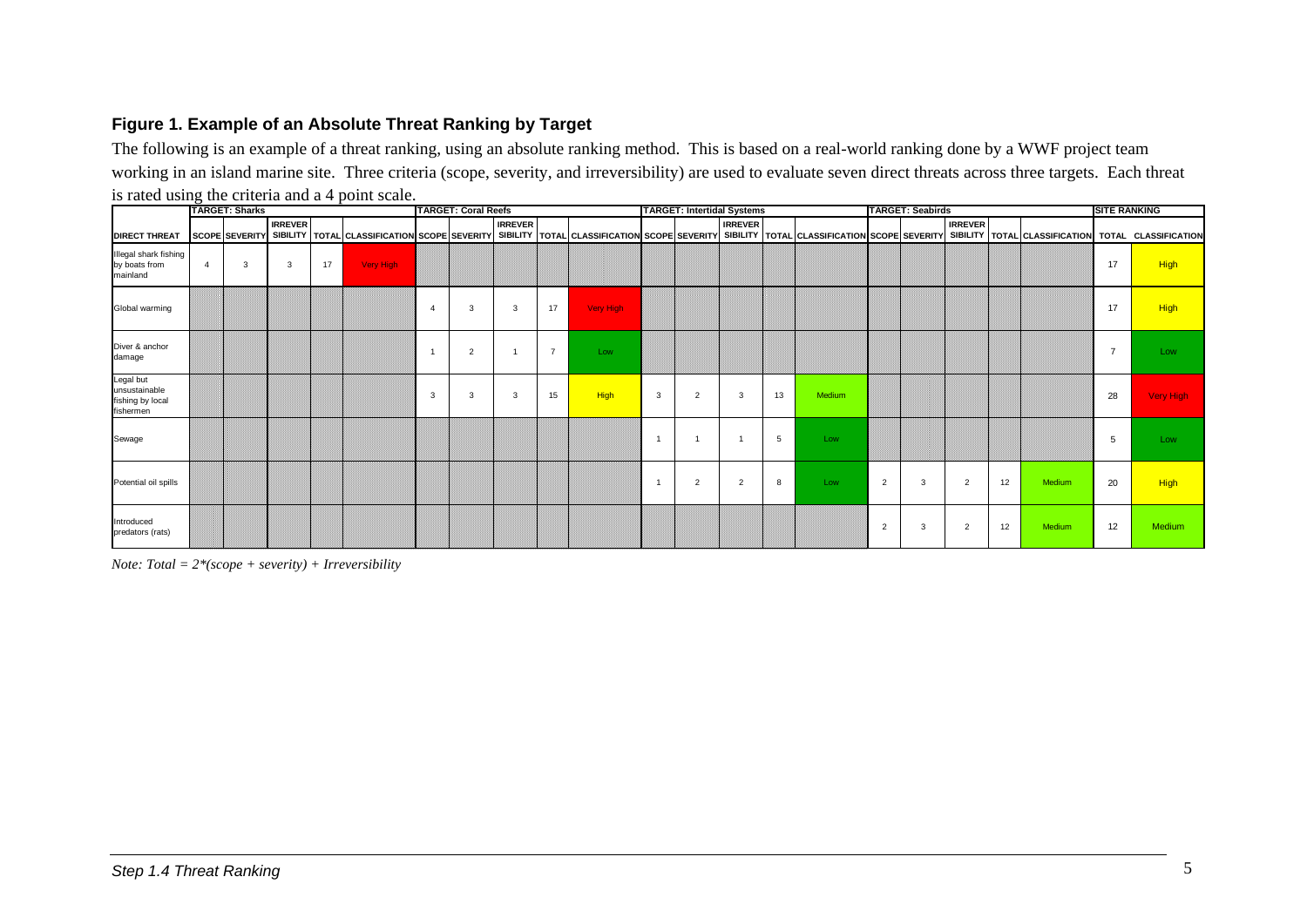# <span id="page-7-0"></span>**Other Methods for Threat Ranking**

There are other ways to do threat ranking as well. Perhaps the most detailed threat rankings method is that presented in the The Nature Conservancy's Conservation Action Planning tool (TNC 2003). The method involves a detailed ranking of each threat, using a 4 point absolute scale and applying a series of algorithms to convert the ratings into an overall threat rating. The method used by Miradi Adaptive Management software is a simplified version of this threat rating method.

Another method adapted from Margoluis and Salafsky (1998) compares all the direct threats in a given site to one another across each criteria. This involves considering the threats overall for the site, not target-by-target, as presented in the method above. It also involves considering the threats relative to one another. Thus, it forces a team to decide which threats are the most critical – rather than falling into the potential trap of saying all threats are important. Annex 1 provides more details on relative rankings.

## **References**

- Conservation Measures Partnership. 2005. Taxonomy of Direct Threats. Website available at <http://fosonline.org/CMP/Tax/browse.cfm?TaxID=DirectThreats>.
- Groves, C.R. 2003. *Drafting a Conservation Blueprint: A Practitioner's Guide to Planning for Biodiversity*. Island Press, Washington, DC.
- Margoluis, R. and N. Salafsky. 2001. *Is our project succeeding? A guide to Threat Reduction Assessment for conservation*. Biodiversity Support Program, Washington, DC.
- Margoluis, R., and N. Salafsky. 1998. *Measures of success: Designing, managing, and monitoring conservation and development projects*. Island Press, Washington, DC.
- Margules, C.R., and R.L. Pressey. 2000. Systematic conservation planning. *Nature* 404:243-253.
- TNC. 2003. The 5S Framework for Site Conservation: A Practitioner's Handbook for Site Conservation Planning. <http://conserveonline.org/docs/2000/11/5-SVOL1.pdf>.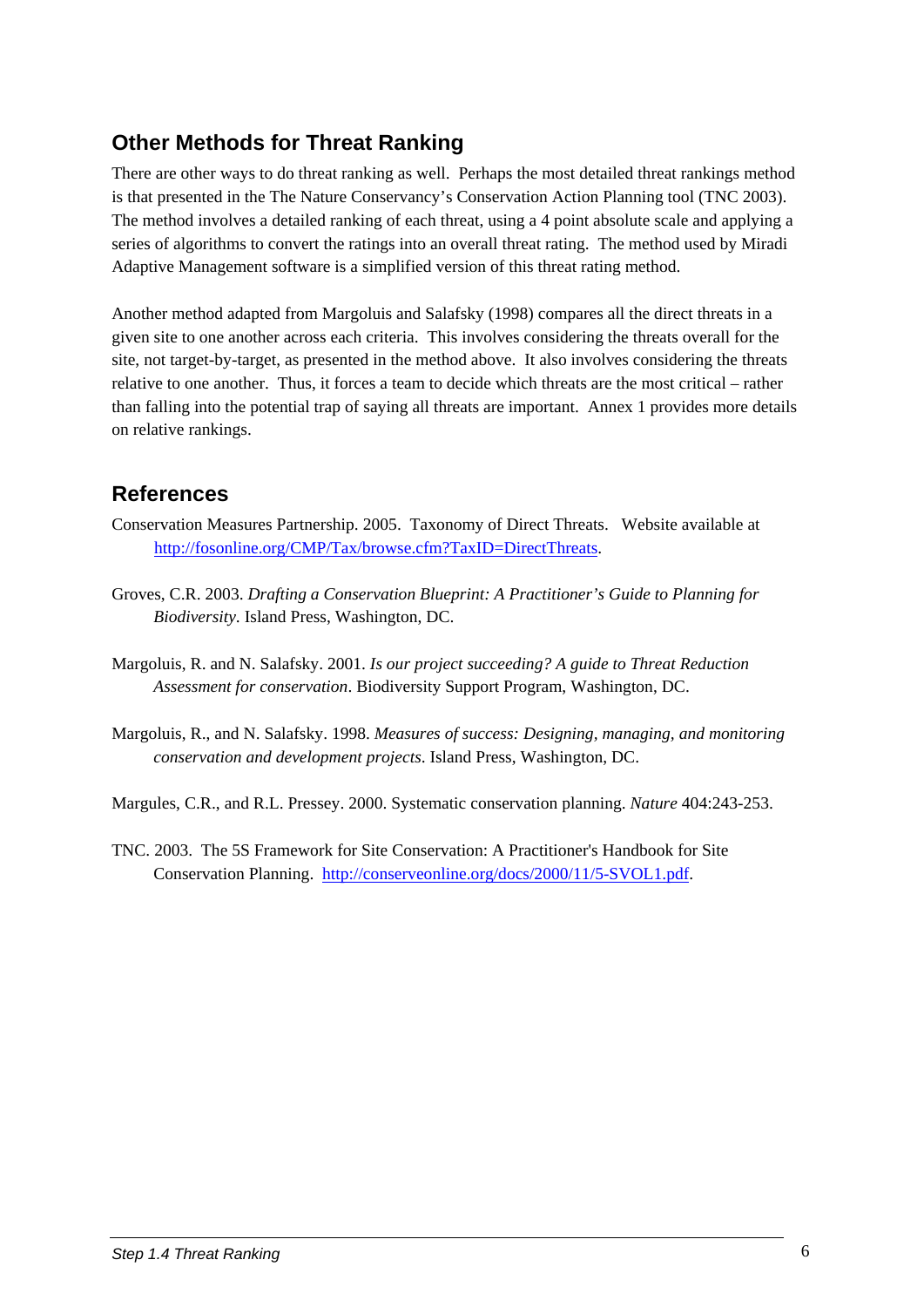## <span id="page-8-0"></span>**Annex 1: Other Methods for Threat Ranking**

Perhaps the most detailed threat rankings method is that presented in the The Nature Conservancy's Conservation Action Planning tool (TNC 2003). The method involves a detailed ranking of each threat, using a 4 point absolute scale and applying a series of algorithms to convert the ratings into an overall threat rating. The method used by Miradi Adaptive Management software is a simplified version of this threat rating method.

Another method adapted from Margoluis and Salafsky (1998) compares all the direct threats in a

given site to one another across each criteria. This involves considering the threats overall for the site, not target-by-target, as presented in the method above. It also involves using a relative ranking process, rather than an absolute. Due to differences in the systems, the suggested criteria also differ somewhat (see Box 3). For both absolute target-bytarget and relative whole-site ratings, we suggest the use of the scope and severity criteria. For the relative whole-site ranking, however, you should not use the irreversibility criterion. This is because irreversibility is highly dependent upon a specific target's resilience to a given threat. For example, a threat of acid rain might pose a minimal threat to a forest but completely eliminate aquatic life in streams and lakes found in that forest. If the acid rain threat were eliminated, its effect on the forests could be reversed, but it might be impossible to reverse its effect on streams and lakes – and, in particular, the aquatic species that were eliminated. Because of this issue with irreversibility in whole site ratings, we suggest you use **urgency** as your third criterion. Urgency refers to the importance of taking immediate action to address the threat. Generally, a threat that is occurring now will be more urgent than one that is likely to occur in the future. However, if,

#### **Box 3. Criteria for Threat Rankings Using the Relative System**

**Scope** – The proportion of the target that can reasonably be expected to be affected by the threat within ten years, given the continuation of current circumstances and trends (generally, proportion of area for ecosystem targets and proportion of population affected for species targets). **Severity** – Within the scope, the level of damage to the target from the threat that can reasonably be expected given the continuation of current circumstances and trends. *Note: you should only consider the area/scope affected, not the whole site when calculating severity. So, if you have a threat that affects 10% of your overall area, you should judge its severity in terms of its level of damage within that 10%.*

**Urgency** – The importance of taking immediate action to deal with the threat. Is the threat occurring now? Or is it only likely to be important in future years? Could you avoid significant resource investment in the future by taking action today? *Note: The time element in the scope and severity definition is different from that in the urgency criterion. The first gives a boundary for the overall timeframe, whereas the latter asks, within that time frame, which threat is most important to address first? Urgency clarifies if action needs to happen right now, 5 years from now, or 25 years from now.* 

with minimal resources, you could take action today on a threat and avoid significant resource investment in the future, then that threat would also be considered urgent. A good example of such a threat is an invasive exotic species.

The following steps provide guidance for a relative ranking. For definitions of each criterion, see Box 3.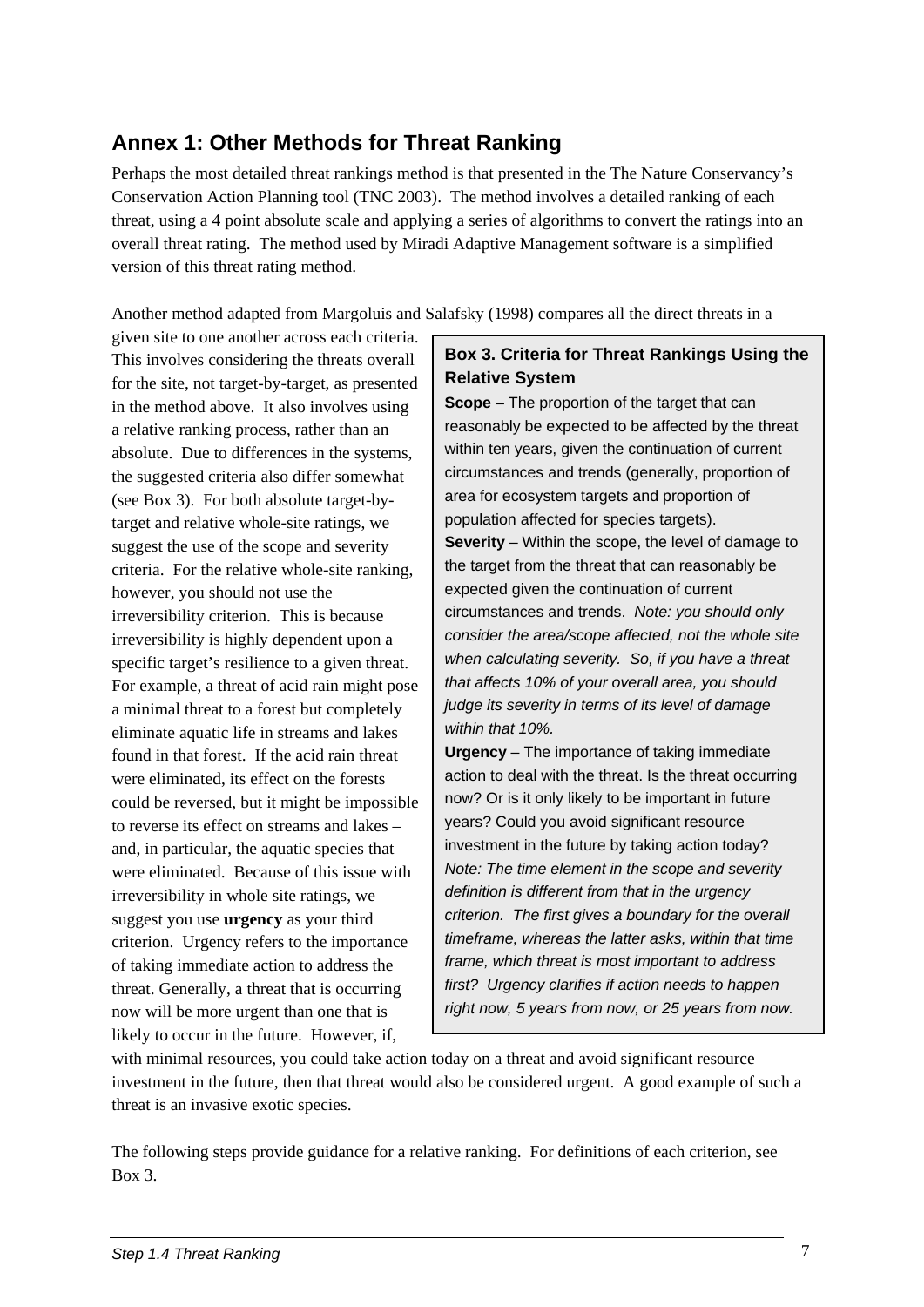- a. **List All the Threats at Your Site** Using the Relative Ranking worksheet in the Excel file that accompanies this guide, create a matrix with each threat occupying a row and the columns containing the criteria, total ranking, and classification for your site.
- b. **Rank Each Threat for SCOPE** List your ranking of the threats based on the area of your site or the proportion of the population affected. Assign the largest number (equal to the total number of threats) to the threat affecting the largest area or population, continuing down to a rank of 1 for the threat that affects the smallest area or population. For example, if you have 6 threats, the threat covering the largest scope would receive a 6, while that covering the smallest scope would receive a 1.
- c. **Rank Each Threat for SEVERITY** Record the rankings you assigned to the threats based on the impact or severity of destruction to the area or scope affected, again with the largest number (equal to the total number of threats) assigned to the threat of greatest severity and continuing down to a rank of 1 for the least severe threat.
- d. **Rank Each Threat for URGENCY** Record your rankings for urgency, with the largest number (equal to the total number of threats) assigned to the threat for which you need to take immediate action to reduce it. Continue down to a rank of 1 for the threat that you can wait longer to address.
- e. **Sum Up Your Rankings**  Add up the total of the ranking numbers by column and record that total at the bottom of each column *(Note: As a check on your calculations, this total should be the same for scope, severity, and irreversibility)*. Scope and severity taken together, give you a sense of the *magnitude* of the threat. As such, they are the most important criteria for ratings. For this reason, we recommend double-weighting them (or using Miradi or another algorithm that emphasizes scope and severity). The Excel template will weight them automatically.
- f. **Classify Your Threats**  As with the absolute ranking, it is better not to put too much value on the actual numbers coming out of your ranking, but rather to classify threats into categories of very high, high, medium, and low.

#### **Figure 2. Example of a Relative Whole-Site Threat Ranking**

The following is an example of a threat ranking applied at the level of the whole site and using a relative ranking method. This is based on a real-world ranking for a WWF project in a tropical forest site. Three criteria (scope, severity, and urgency) are used to evaluate nine direct threats.

| <b>DIRECT THREAT</b>                              | <b>SCOPE</b> | <b>SEVERITY</b> | <b>URGENCY</b> | <b>TOTAL</b> | <b>CLASSIFICATION</b> |
|---------------------------------------------------|--------------|-----------------|----------------|--------------|-----------------------|
| Agriculture frontier expansion                    | 7            | 8               | 9              | 24           | <b>Very High</b>      |
| Commercial fishing                                | 1            | $\overline{2}$  |                | 4            | Low                   |
| Freshwater turtle and turtle eggs over-harvesting | 3            | 7               | 4              | 14           | <b>Medium</b>         |
| Hunting                                           | 8            | 4               | 7              | 19           | <b>High</b>           |
| Illegal Logging                                   | 6            | 5               | 8              | 19           | <b>High</b>           |
| Mining                                            | 2            | 9               | 5              | 16           | <b>Medium</b>         |
| Paiche (Invasive fish species)                    | 4            | 6               | 6              | 16           | <b>Medium</b>         |
| Palm exploitation                                 | 5            | 3               | $\overline{2}$ | 10           | Low                   |
| Unsustainable Brazil nut management               | 9            |                 | 3              | 13           | <b>Medium</b>         |
| <b>TOTAL</b>                                      | 45           | 45              | 45             |              |                       |